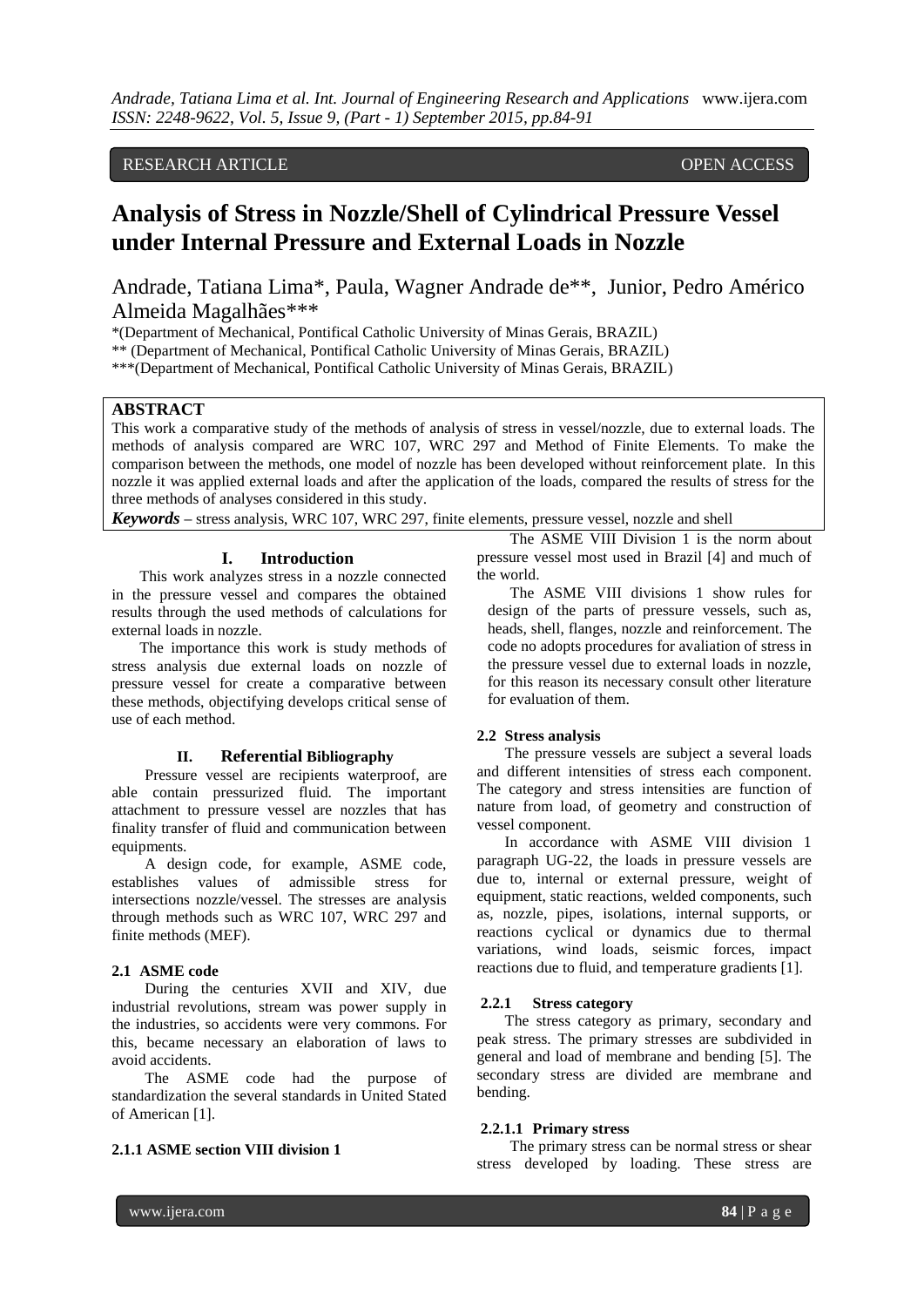characterized by not decrease their values when the structure deforms.

The primary stress are divided in primary general membrane –  $P_m$ , primary bending stress –  $P_b$ , and primary local membrane –  $P_{L}$ .

# **2.2.1.2 Secondary stress**

The secondary stress can be normal stress or shear stress and are characterized by decrease their values when the structure deforms.

The secondary stress are represented for letter Q, and divided in secondary membrane stress and secondary bending stress. Examples of secondary membrane stress,  $Q_m$ , are loads and moments that developed of thermal expansion. Examples of secondary bending stress that develops at the attachment of body flange to the shell [5]. Another example is bending stress due loads and moments in nozzles and supports.

#### **2.2.1.3 Peak stress**

The peak stresses, F, are additive stress. [4].

Peak stresses are additive to primary and secondary stresses present at the point of the stress concentration. Peak stresses are only significant in fatigue conditions or brittle materials. Peak stresses are sources of fatigue cracks and apply to membrane, bending, and shear stresses. Examples are: stress at the corner of a discontinuity. [12]

#### **2.3 Localized stress in nozzle**

External loads applied in nozzle, such as, from pipes, give rise to additives membrane stress, bending stress and shear stress in cylindrical and spherical shells.

The sign convention and nomenclature of local loads according to Bulletin WRC 107 and shows in Figure1.



Figure 1 – Convention and Nomenclature of Local Loads

#### **2.3.1 Evaluation of local stress**

The main procedures of evaluation of local loads are WRC Bulletin 107 and WRC Bulletin 297.

However, due to limitations of these bulletins, local loads also are analyzed from finite elements methods.

#### (a) Bulletin WRC 107

The Bulletin 107 is parameterized procedure of stress calculation from nozzle [15]. The input values are dimensionless, the stress results due loads are obtained from developed curves from experimental datas.

#### (b) Bulletin WRC 297

WRC Bulletin 297 is a supplement to WRC 107 and gives data for larger diameter-thickness ratios than WRC 107 [9].

#### (c) Finite Element Analysis

The finite element method is one way of achieving a approximate numerical solution to specific problem.

The nodal points, or nodes, are typical points the elements like the vertices, the side of middle points, and the element middle point, among others. Because of this choice, the solution representation is strongly the domain geometry.

This method can be used for static analysis, using static loads and know pressure or displacements, and has characteristic static materials and boundary conditions.

To make analysis by finite element method is necessary some datas, such as, geometry, element, material, boundary conditions, loads e solution method.

For pressure vessel the most common type of element is 3D Solid element based on elasticity theory [8]. For each 3D solid element are defined three degrees of freedom: orthogonal displacement:  $u_x$ ,  $u_y$ ,  $u_z$ .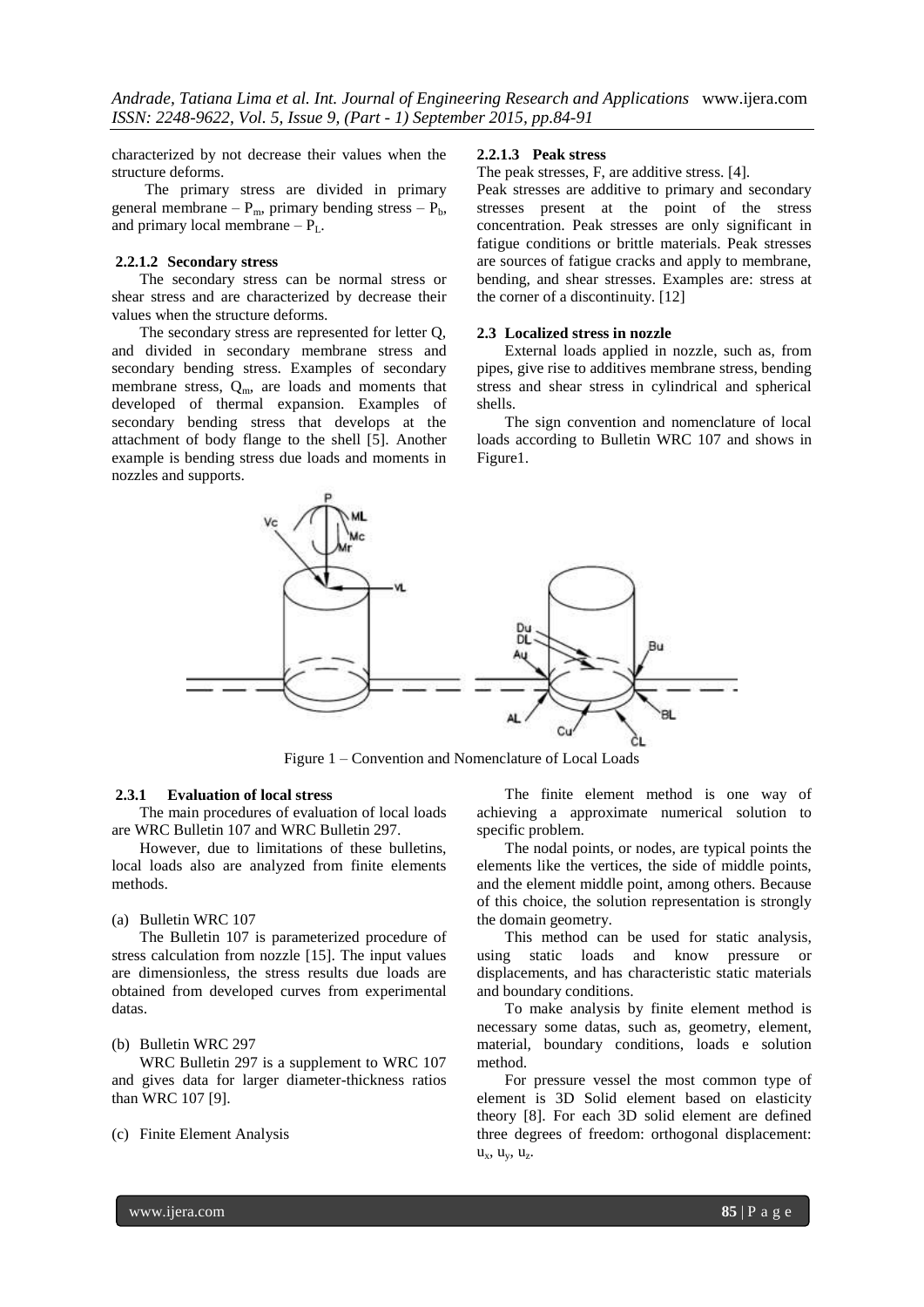#### **2.4 Methodology of stress analysis**

The methodology used to stress analysis in pressure vessel in junction shell and nozzle are experimental, analytical and numerical.

Petrovic [13] analysed stress analysis of a cylindrical vessel loaded by axial and transverse forces on the free end of nozzle. The stress values obtained form the algebric function were within - 12.5% and + 12.8% of those from finite elements. The difference between stresses deduced from strain gauge readings on experimental and calculated stress was a maximum of 12%.

Weiss e Joost [14] studied local loads from piping system. In most cases the reaction of the intersection of socket and vessel is unknown. They did study to elastic finite element analyses in combination with experimental investigations and compared the results.

The analytical methodology, that provide equations and solutions based in thin shell theory.[10]

Dekker e Stikvoort [3] made comparison of local load stress calculation methods reveals considerable differences. They made many finite element analyses and the resulted in non-dimensional parameter graphs to determine pressure induced stresses at nozzles.

Moore and Moffat [11] studied a general theory for the construction of best-fit correlations equations for multi-dimensioned sets of numerical data. The theory is based on the mathematics of n-dimensional surfaces. The authors suggest the studied parameters used for minimize works and obtain a more efficient design.

Liu and other [6] developed a modified elastic compensation method (MECM) for nozzle-to-

cylinder junctions. The author studied three different models and calculated solutions and compared with results from the elastic-plastic analysis method.

Dekker and Brink [2] compared internal pressure stresses at nozzle/vessel junctions based on thin shell theory. The authors concluded are that outward weld areas offers little reinforcement and analyses based in thin shell theory are acceptable.

Ming and others [7] created three different 2-D axi-symmetric finite elements models, with different vessel radii modeled 1, 1.5 and 2 times the actual vessel radius. The calculate stress intensity results are compared with those predicted from a realistic 3-D simulation model. They concluded if a simplified 2-D axi-symetrical model is used to simulate stress behavior of nozzle-vessel structure, obtained a conservative membrane and membrane plus bending stress intensity at the nozzle-vessel junction section.

#### **III. Methodology**

The methodologies used for this work are comparison stress analysis using three different methods of analysis: WRC 107, WRC 297 and Finite Elements Methods.

# **3.1 Model – vessel/nozzle**

For this study will be analysis a nozzle in pressure vessel due external loads. This model is a nozzle without reinforcement plate, welding in pressure vessel. The pressure vessel applied internal pressure and the external loads in nozzle.

The nozzle analyzed is connected a horizontal pressure vessel, show in Figure 2. The dimensions and design datas shows in Table 2.



Figure 2 – Model of pressure vessel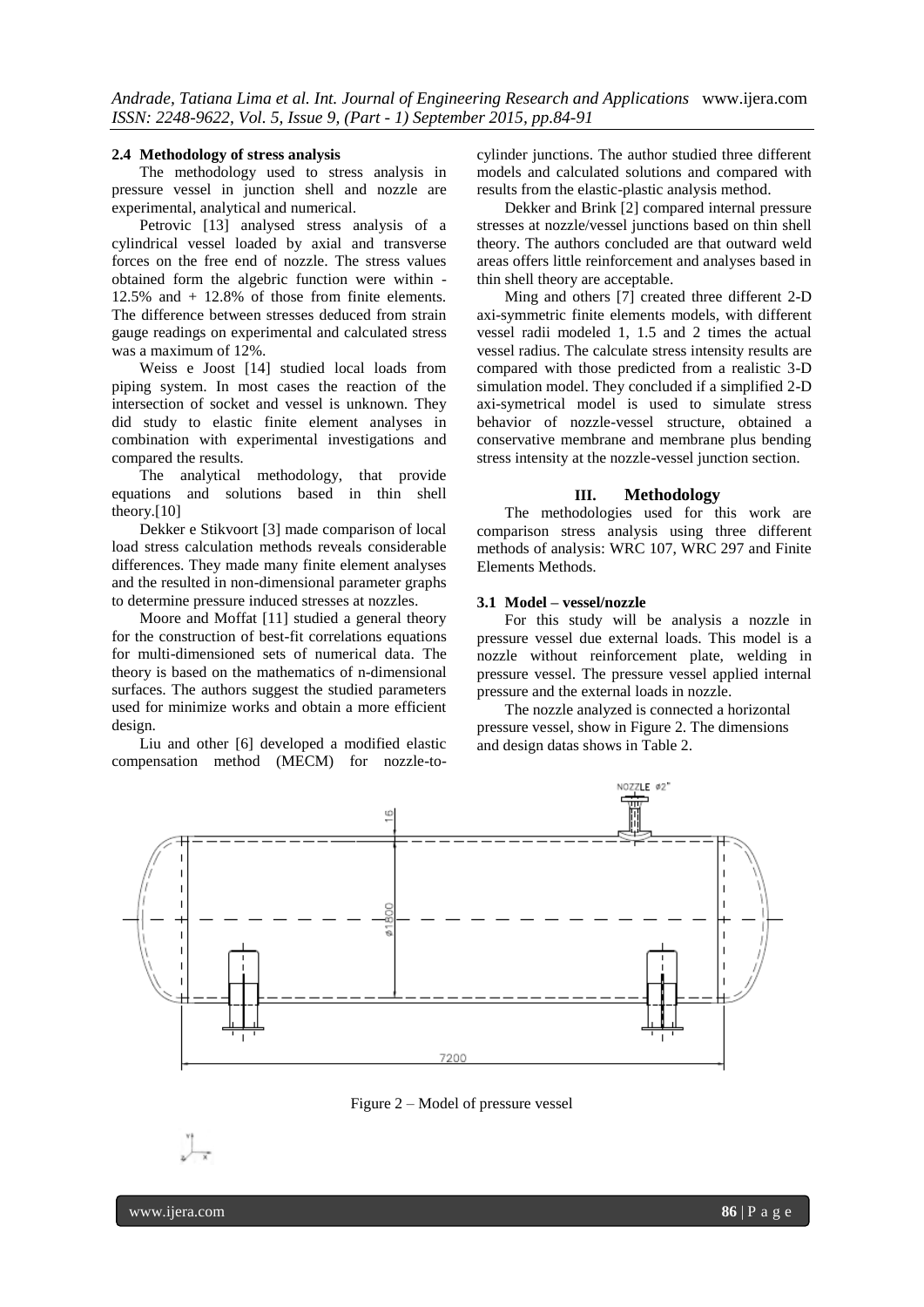|                                                                       |  |  | Andrade, Tatiana Lima et al. Int. Journal of Engineering Research and Applications www.ijera.com |  |
|-----------------------------------------------------------------------|--|--|--------------------------------------------------------------------------------------------------|--|
| ISSN: 2248-9622, Vol. 5, Issue 9, (Part - 1) September 2015, pp.84-91 |  |  |                                                                                                  |  |

| TABLE 2 Design data - pressure vessel |                        |  |  |  |  |
|---------------------------------------|------------------------|--|--|--|--|
|                                       | Design Data            |  |  |  |  |
| Code                                  | ASME SEC. VIII, DIV. 1 |  |  |  |  |
| Edition / Adenda                      | 2004 / 2006            |  |  |  |  |
| Design Pressure [MPa]                 | 1.47                   |  |  |  |  |
| Design Temperature $[°C]$             | 68                     |  |  |  |  |
| Internal Diameter [mm]                | 1800                   |  |  |  |  |
| Length Tangents [mm]                  | 7200                   |  |  |  |  |
| Welding Efficiency - Shell [%]        | 100                    |  |  |  |  |
| Welding Efficiency -heads [%]         | 100                    |  |  |  |  |
| Corrosion [mm]                        | 3                      |  |  |  |  |

Source: Research data

# **3.2 Vessel/nozzle model – general characteristics 3.2.1 Material and mechanical properties**

The material used for cylindrical shell is ASME SA-516 60 steel and nozzle ASME SA-106 B steel. The mechanical properties steel are showed in Table 3.

| TADLE 3 Meetianical I topernes of Materials |                       |       |                         |                        |  |  |  |
|---------------------------------------------|-----------------------|-------|-------------------------|------------------------|--|--|--|
| Material                                    | <b>Yield Strength</b> | (MPa) | <b>Tensile Strenght</b> | Yield<br><b>Stress</b> |  |  |  |
|                                             |                       |       | (MPa)                   | (GPa)                  |  |  |  |
| SA-<br>516-60                               | 220.6                 |       | 413.7                   | 210                    |  |  |  |
| $SA-$<br>$106-B$                            | 241.3                 |       | 413.7                   | 210                    |  |  |  |

| TABLE 3 Mechanical Properties of Materials |  |  |
|--------------------------------------------|--|--|
|--------------------------------------------|--|--|

Source: AMERICAN BOILER AND PRESSURE VESSSEL CODE VIII - Division 1, 2007

# **3.2.2Loads**

The values of loads applied in nozzle are shows in Table 4.

| TABLE 4 Loads applied in nozzle      |      |                                 |     |  |  |  |
|--------------------------------------|------|---------------------------------|-----|--|--|--|
| Class                                | 150# |                                 |     |  |  |  |
| Nominal Diameter<br>Axis<br>(pol/mm) |      | Force<br>Moment<br>(N.m)<br>(IN |     |  |  |  |
| 2/60,3                               | X,Z  | 667                             | 343 |  |  |  |
|                                      | v    | 804                             | 284 |  |  |  |
| Source: Research data                |      |                                 |     |  |  |  |

# **3.3 Model**

The nozzle geometry is presented in Figure 3



Figure 3 – Nozzle 2"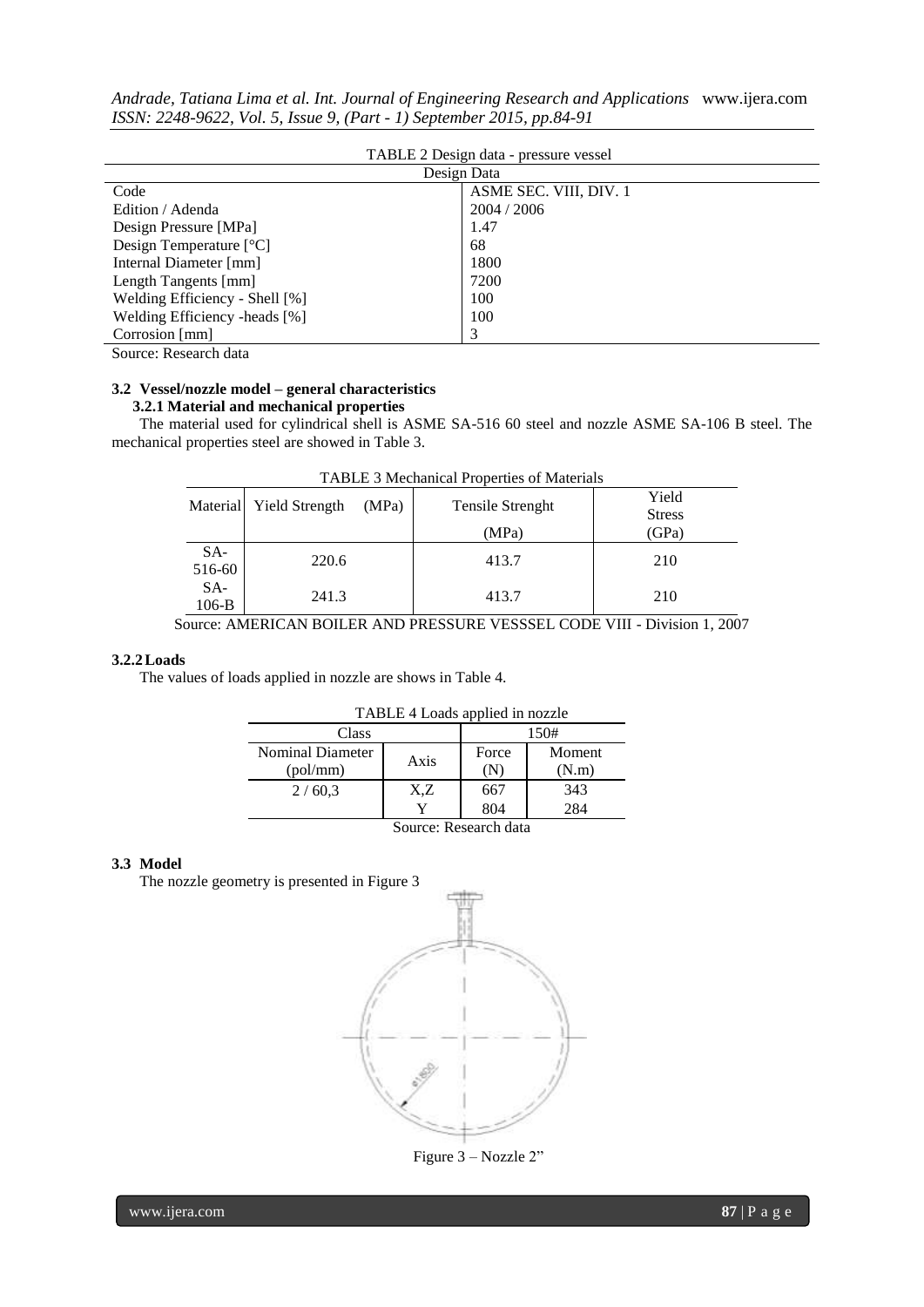# **3.4 Analysis form finite method element**

For finite elements methods, the material of vessel and nozzle were considered with mechanical properties according to Table 3. Was assumed elastic linear analysis with isotropic and homogeneous material.

# **IV. Results**

The values of stress obtained from WRC 107, WRC 297 and MEF are listed in Table 5.

| TABLE <sub>3</sub>                                     |                        |               |  |  |  |  |
|--------------------------------------------------------|------------------------|---------------|--|--|--|--|
| Comparative table from analyses methods for Nozzle 2". |                        |               |  |  |  |  |
| Analysis                                               | <b>Obtained Stress</b> | Location      |  |  |  |  |
| Method<br>(MPa)                                        |                        |               |  |  |  |  |
| <b>WRC 107</b>                                         | 167.72                 | Nozzle        |  |  |  |  |
| <b>WRC 297</b>                                         | 167.00                 | Nozzle        |  |  |  |  |
| <b>MEF</b>                                             | 166.80                 | <b>Nozzle</b> |  |  |  |  |

 $TAPTE$ 

Source: Research data

#### **4.1 Results – bulletin WRC 107**

The Table 5 shows the external loads applied in nozzle and Table 6 show values obtained from Bulletin WRC 107.

| Sum of stress $-$ Nozzle 2 <sup>22</sup> |                |                    |      |     |       |          |     |     |       |
|------------------------------------------|----------------|--------------------|------|-----|-------|----------|-----|-----|-------|
| <b>Stress</b>                            |                | Stress Value [MPa] |      |     |       |          |     |     |       |
| Type                                     | Load           | Au                 | Al   | Bu  | B1    | Cu       | C1  | Du  | DI    |
| Circumferential                          | P <sub>m</sub> | 112                | 114  | 112 | 114   | 112      | 114 | 112 | 114   |
| Circumferential                          | PL             | $-2$               | $-2$ |     | 3     | $\theta$ | 0   |     |       |
| Circumferential                          |                | $-23$              | 23   | 33  | $-33$ | -41      | 41  | 53  | $-53$ |
| Longitudinal                             | Pm             | 56                 | 56   | 56  | 56    | 56       | 56  | 56  | 56    |
| Longitudinal                             | PL             | 0                  | 0    |     |       | $\Omega$ | 0   |     |       |
| Longitudinal                             |                | $-40$              | 40   | 53  | $-53$ | $-23$    | 23  | 33  | $-33$ |
| Pm                                       |                | 112                | 114  | 112 | 114   | 112      | 114 | 112 | 114   |
| $Pm + PL$                                |                | 110                | 112  | 116 | 118   | 112      | 114 | 114 | 116   |
| $Pm + PL + O$                            |                | 87                 | 136  | 150 | 84    | 72       | 156 | 168 | 63    |

TABLE 6 Sum of stress – Nozzle 2"

Source: Research data

# **4.2 Results – bulletin WRC 297**

The Table 7 lists the values of stress and loads founds from reading dimensionless curves and parameters of calculations contained from Bulletins WRC 297.

|                                                      | TARLE <sub>7</sub> |    |                                 |                 |  |  |  |  |
|------------------------------------------------------|--------------------|----|---------------------------------|-----------------|--|--|--|--|
| Stress intensities circumferential plane - nozzle 2" |                    |    |                                 |                 |  |  |  |  |
|                                                      | Bu<br>Au           |    |                                 |                 |  |  |  |  |
| Type of Stress                                       | Top (outside)      |    | Top (Inside)   Bottom (outside) | Bottom (inside) |  |  |  |  |
| <b>Stress Intensity</b>                              |                    | 42 |                                 |                 |  |  |  |  |

Source: Research data

## **4.3 Results – finite element method**

The Figure 4, 5 and 6 was copied from ALGOR software.

The Figures 5 and 6 shows the three dimensional model of junction nozzle/vessel.

The Figure 6 show the stress value obtained from MEF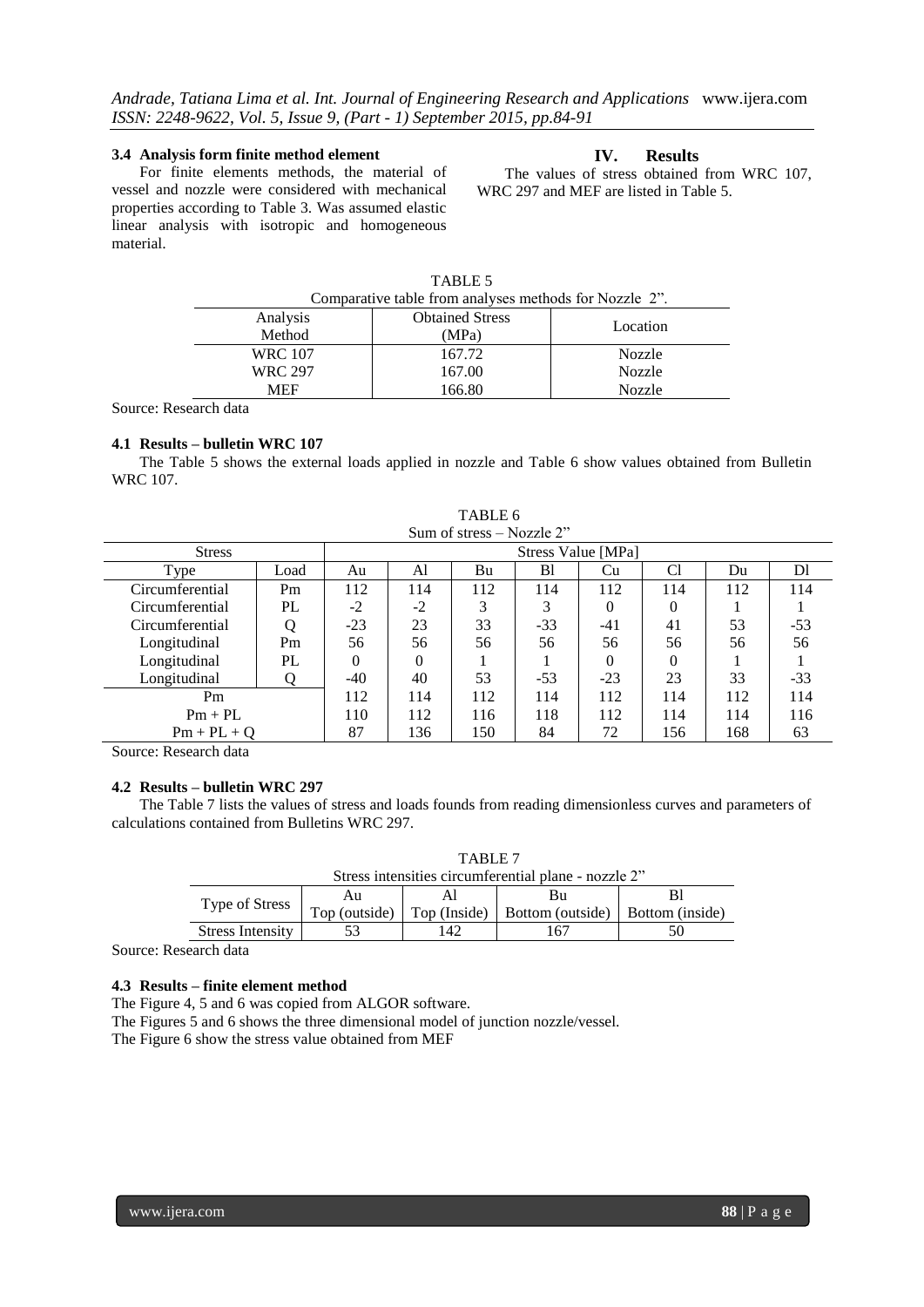

Figure 4 –Nozzle 2" – MEF

symmetric plane.

vessel was modeled. Therefore boundary conditions were imposed everybody nodes localized in

The Figure 4 show the nozzle 2" analyzed by MEF with application: external loads, internal pressure and boundary conditions.

Due to geometry symmetry of vessel and loads in longitudinal plane of junction, only one quarter of



Figure 5 - Perspective view of junction nozzle/vessel – Nozzle 2"

The Brick solid element by ALGOR DESIGN CHECK computational platform was used for mesh generation.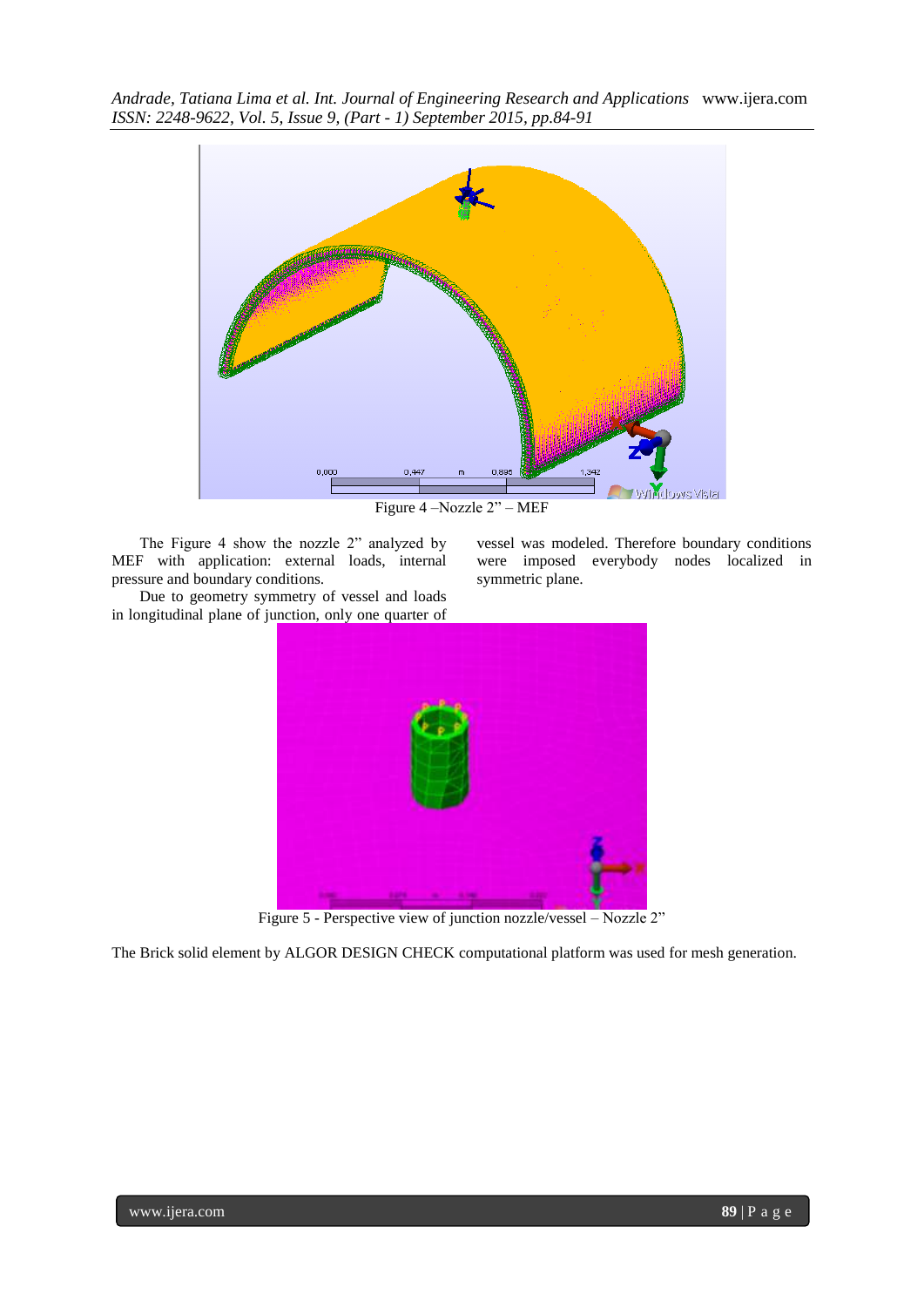

Figure 6 – Stress in nozzle - 2"

For the analyzed model in this work, used for three-dimensional solid elements of eight nodes and three freedom degrees per node, by mesh generation of vessel and nozzle.

A extremity of model was assumed like fixed support, while another was axially free, only sustain per cylindrical support.

As can be seen in Figure 6, the maximum stress value is 166.8 MPa.

## **V. Conclusion**

Accordance with Table 5 the stress results obtained from three methods of stress analysis are very closed. The MEF value was less to WRC 297 and WRC 107.

The values difference found by WRC 107 to WRC 297 was 0.43% and MEF to WRC 107 was 0.55%. The value difference MEF to WRC 297 was  $0.12%$ .

On analyzed nozzle, the stress value obtained from MEF was more approximated the WRC 297 values than values WRC 107.

Finally, the stress values are reliable for pressure vessel and nozzle that fit into bulletins WRC 107 and WRC 297.

# **VI. Acknowledgements**

The authors thank the financial support of the Conselho Nacional de Desenvolvimento Científico e Tecnologico-CNPq-"National Counsel of technological and scientific Development", the Fundação de Amparo a Pesquisa de Minas Gerais-FAPEMIG-"Foundation for Research Support of

Minas Gerais" and the Coordenaçao de Aperfeiçoamento de Pessoal de Nivel Superior-CAPES-"Coordination of Higher Education Personnel Training".

#### **REFERENCES**

- [1] AMERICAN SOCIETY OF MECHANICAL ENGINEERS, *Asme boiler and pressure pressure vessel code : section VIII, division.1.* New York, Asme/Bpvc, 2007. 721 p.
- [2] FALCÃO, Carlos. *Projeto mecânico vasos de pressão e trocadores de calor de casco e tubos: Texto registrado sob o número 65030 no escritório de direitos autorais da fundação biblioteca nacional do ministério da cultura.* Rio de Janeiro, 2002. 203 p.
- [3] FARR, James R.; FARR, Maan H. Jawad. *Guidebook for the design of asme section VIII pressure vessels***.** 2. ed. New York: Asme Press, 1998. 287 p.
- [4] MOSS, Dennis R.. *Pressure vessel design manual: illustrated procedures for solving major pressure vessel design problems.* 3. ed. Massachusetts: Gulf Publishing Company, 1987. 499 p.
- [5] WICHMAN, K. R.; HOPPER, A. G; MERSHON, J. L. *Welding research concil N° 107: local stresses in spherical and cylindrical shells due to external load.* New York:Welding Research Council, 2002. 78 p.